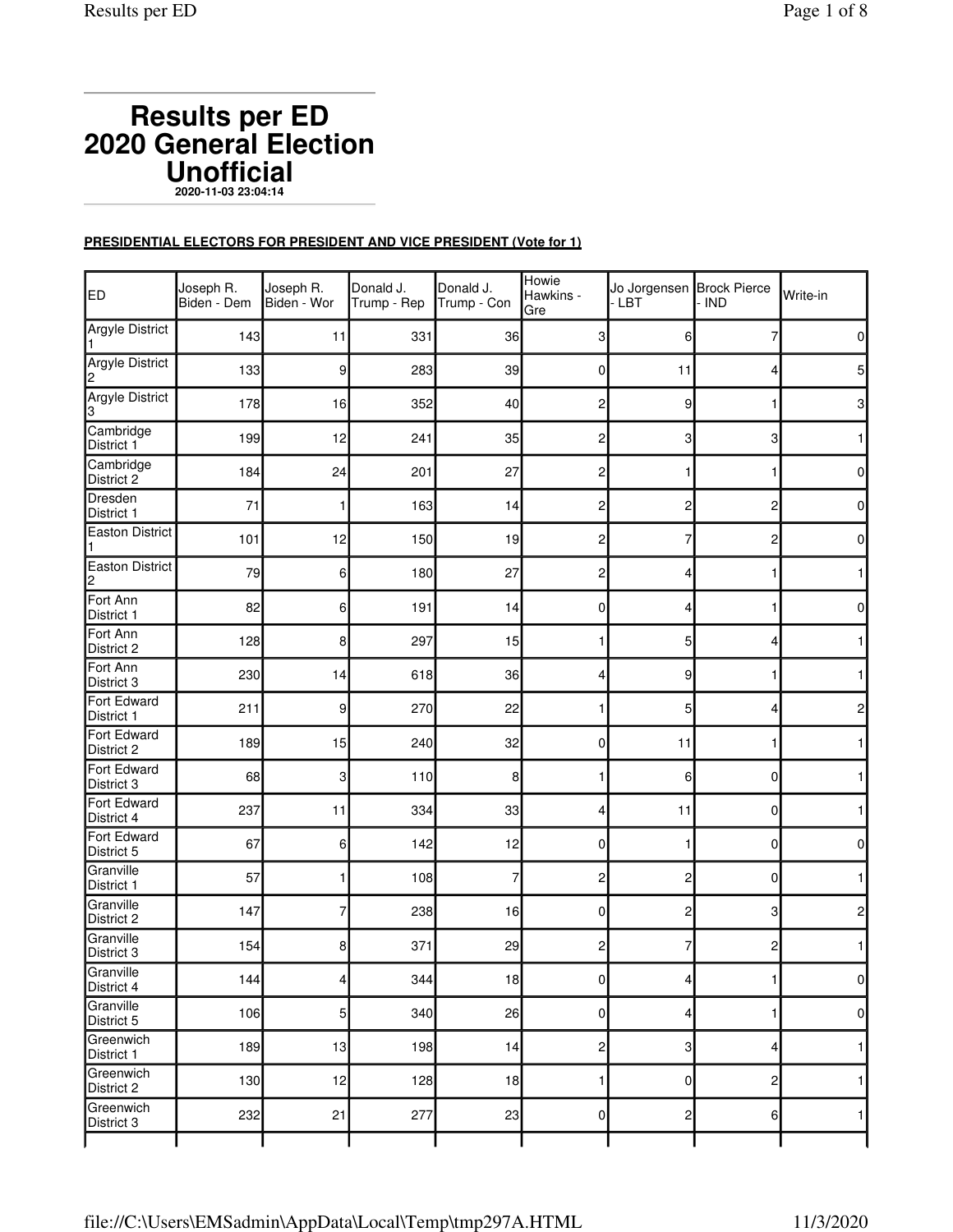| Greenwich<br>District 4          | 298   | 18               | 286    | 42    | 3            | 5           | $\Omega$       | 2              |
|----------------------------------|-------|------------------|--------|-------|--------------|-------------|----------------|----------------|
| Greenwich<br>District 5          | 143   | 10               | 200    | 13    | 2            | 9           | 1              | 0              |
| Hampton<br>District 1            | 106   | 5                | 233    | 6     | 2            | 3           | 0              | 0              |
| Hartford<br>District 1           | 92    | 6                | 221    | 26    | 2            | 2           | 1              |                |
| Hartford<br>District 2           | 177   | 9                | 414    | 49    | 3            | 19          | 0              | $\overline{0}$ |
| <b>Hebron District</b><br>1      | 269   | 21               | 407    | 33    | 3            | 6           | 2              | 4              |
| Jackson<br>District 1            | 299   | 22               | 421    | 48    | 10           | 12          | 3              | 1.             |
| Kingsbury<br>District 1          | 216   | 16               | 464    | 50    |              | 12          | 4              | 0              |
| Kingsbury<br>District 2          | 224   | 10               | 348    | 36    | 4            | 10          | 3              | 2              |
| Kingsbury<br>District 3          | 167   | 3                | 275    | 13    |              | 3           | 4              | 0              |
| Kingsbury<br>District 4          | 140   | 6                | 209    | 22    | 4            | 7           | 3              | 3              |
| Kingsbury<br>District 5          | 92    | 8                | 104    | 12    | 0            | 3           | 1              | $\overline{0}$ |
| Kingsbury<br>District 6          | 227   | 16               | 246    | 21    |              | 7           | 3              |                |
| Kingsbury<br>District 7          | 148   | 7                | 187    | 11    | 3            | 6           | 1              |                |
| Kingsbury<br>District 8          | 85    | 7                | 112    | 5     | 4            | 3           | 0              | 0              |
| Kingsbury<br>District 9          | 271   | 20               | 442    | 32    | 3            | 12          | 4              | 3              |
| Putnam<br>District 1             | 84    | 3                | 208    | 10    | 1            | $\mathbf 0$ | 2              | 0              |
| <b>Salem District</b><br>1       | 137   | 10               | 184    | 24    | 3            | 7           | 3              |                |
| <b>Salem District</b><br>2       | 150   | 8                | 159    | 17    | 3            | 7           | 0              | 0              |
| <b>Salem District</b><br>3       | 188   | 12               | 223    | 21    | 2            | 4           | 2              | 0              |
| <b>White Creek</b><br>District 1 | 171   | 11               | 224    | 27    | ЗΙ           | 12          | з              | っ              |
| <b>White Creek</b><br>District 2 | 218   | 13               | 233    | 30    | 2            | 4           | $\overline{c}$ | 0              |
| <b>White Creek</b><br>District 3 | 124   | 6                | 216    | 32    | $\mathbf{2}$ | 5           | $\overline{c}$ | $\mathbf{1}$   |
| Whitehall<br>District 1          | 139   | 16               | 275    | 19    | 4            | 4           | 0              | 0              |
| Whitehall<br>District 2          | 72    | 5                | 184    | 24    | 1            | 2           | 1              | $\overline{0}$ |
| Whitehall<br>District 3          | 135   | 9                | 416    | 31    | 1            | 3           | 1              | 2              |
| <b>Total</b>                     | 7,831 | $\overline{511}$ | 12,998 | 1,214 | 101          | 286         | 97             | 48             |

Tedra L. Cobb - Wor

Elise M. Stefanik - Rep

Argyle District 1 129 15 342 37 12 0 Argyle District 2 126 12 12 293 39 8 0

ı

Elise M. Stefanik - Con

Elise M. Stefanik - IND Write-in

**REPRESENTATIVE IN CONGRESS (Vote for 1)**

ED Tedra L. Cobb - Dem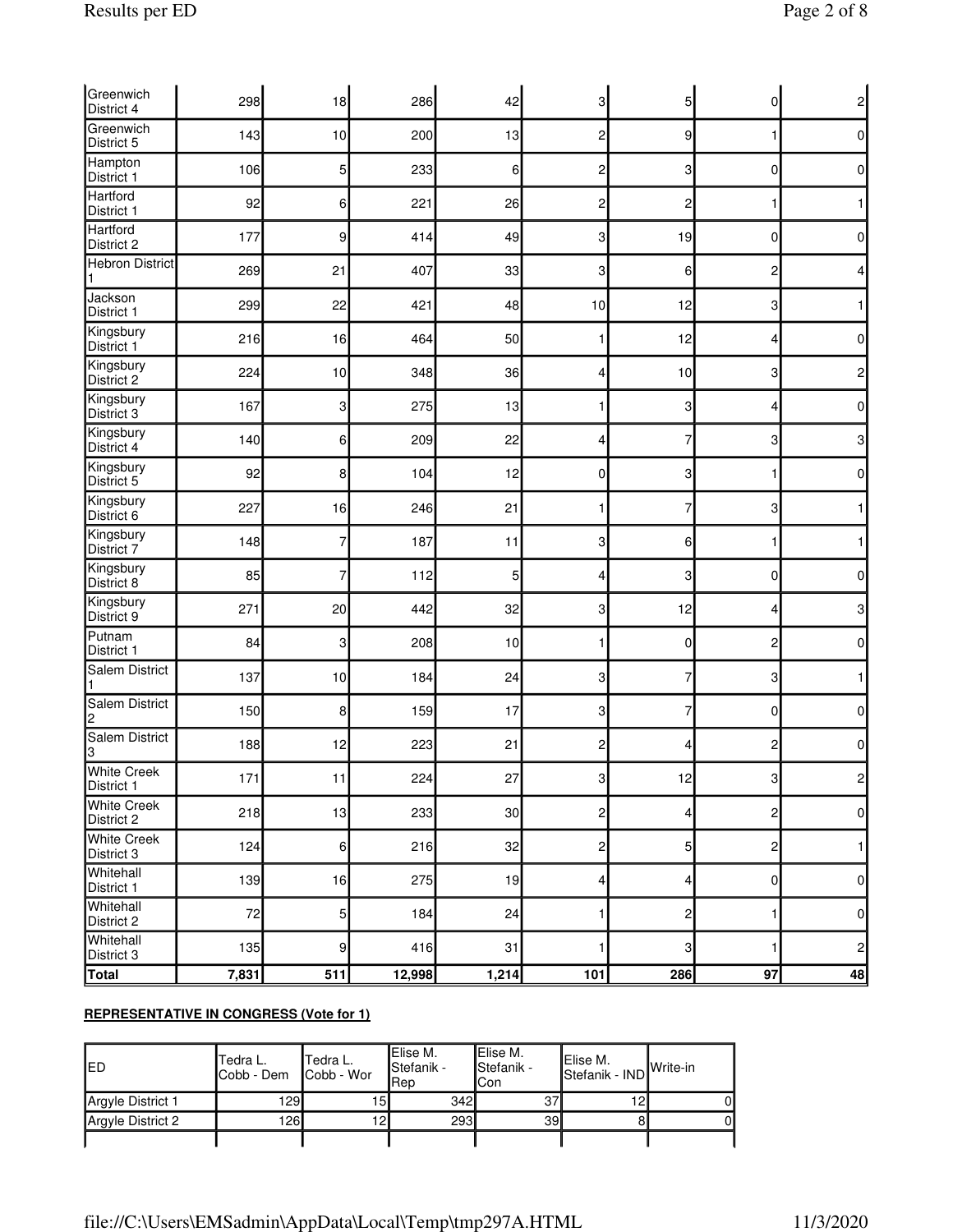| Argyle District 3             | 155   | 16  | 379    | 44    | 6              |    |
|-------------------------------|-------|-----|--------|-------|----------------|----|
| Cambridge District 1          | 185   | 13  | 250    | 36    | 5              |    |
| Cambridge District 2          | 170   | 27  | 210    | 28    | 4              | 0  |
| Dresden District 1            | 65    | 5   | 166    | 14    | 1              | 0  |
| <b>Easton District 1</b>      | 85    | 13  | 161    | 25    | 5              | 0  |
| <b>Easton District 2</b>      | 73    | 10  | 186    | 25    | 4              | 0  |
| Fort Ann District 1           | 70    | 4   | 206    | 16    | 1              | 0  |
| Fort Ann District 2           | 120   | 8   | 298    | 16    | 11             | 0  |
| Fort Ann District 3           | 219   | 20  | 634    | 30    | 5              | 1  |
| Fort Edward District 1        | 194   | 14  | 278    | 25    | 8              | 1  |
| Fort Edward District 2        | 182   | 13  | 247    | 34    | 7              | 0  |
| Fort Edward District 3        | 64    | 6   | 111    | 9     | 4              | 0  |
| Fort Edward District 4        | 218   | 16  | 351    | 33    | 8              | 0  |
| Fort Edward District 5        | 62    | 3   | 147    | 12    | 1              | 0  |
| <b>Granville District 1</b>   | 52    | 1   | 114    | 8     | 2              | 0  |
| <b>Granville District 2</b>   | 127   | 12  | 250    | 17    | 6              | 0  |
| <b>Granville District 3</b>   | 138   | 11  | 383    | 32    | 7              | 0  |
| Granville District 4          | 129   | 7   | 345    | 27    | 2              | 0  |
| Granville District 5          | 91    | 6   | 354    | 23    | 7              | 0  |
| Greenwich District 1          | 164   | 18  | 215    | 17    | 7              | 0  |
| Greenwich District 2          | 124   | 18  | 127    | 21    | 1              | 0  |
| Greenwich District 3          | 209   | 22  | 290    | 27    | 8              | 0  |
| Greenwich District 4          | 278   | 17  | 300    | 47    | 7              | 0  |
| Greenwich District 5          | 131   | 13  | 212    | 17    | 3              | 1  |
| Hampton District 1            | 88    | 5   | 248    | 10    | 0              | 0  |
| <b>Hartford District 1</b>    | 90    | 7   | 225    | 25    | 1              | 0  |
| <b>Hartford District 2</b>    | 159   | 17  | 435    | 50    | 10             | 0  |
| <b>Hebron District 1</b>      | 257   | 19  | 423    | 29    | 10             | 1  |
| Jackson District 1            | 280   | 30  | 436    | 50    | 9              | 0  |
| Kingsbury District 1          | 193   | 20  | 476    | 55    | 12             | 0  |
| Kingsbury District 2          | 194   | 14  | 370    | 40    | 12             | 1  |
| Kingsbury District 3          | 154   | 9   | 279    | 16    | 4              | 0  |
| Kingsbury District 4          | 133   | 17  | 207    | 29    | 6              | 0  |
| Kingsbury District 5          | 88    | 6   | 109    | 10    | 3              | 0  |
| Kingsbury District 6          | 216   | 19  | 257    | 24    | 4              | 0  |
| Kingsbury District 7          | 133   | 14  | 201    | 11    | 4              | 0  |
| Kingsbury District 8          | 84    | 7   | 111    | 7     | 4              | 1  |
| Kingsbury District 9          | 248   | 27  | 462    | 32    | 12             | 0  |
| <b>Putnam District 1</b>      | 69    | 5   | 214    | 13    | $\overline{c}$ | 0  |
| Salem District 1              | 115   | 15  | 196    | 27    | 10             | 2  |
| Salem District 2              | 130   | 10  | 180    | 19    | 5              | 0  |
| Salem District 3              | 175   | 13  | 231    | 24    | 6              | 0  |
| White Creek District 1        | 159   | 14  | 232    | 30    | 14             | 0  |
| <b>White Creek District 2</b> | 208   | 17  | 239    | 30    | 4              | 0  |
| <b>White Creek District 3</b> | 103   | 7   | 224    | 41    | 8              | 1  |
| <b>Whitehall District 1</b>   | 133   | 19  | 280    | 22    | $\overline{c}$ | 0  |
| <b>Whitehall District 2</b>   | 64    | 5   | 191    | 25    | 4              | 0  |
| Whitehall District 3          | 108   | 13  | 435    | 29    | 5              | 0  |
| Total                         | 7,141 | 649 | 13,510 | 1,307 | 291            | 11 |

| IED                  | <b>IPatrick F.</b><br>Nelson - Dem Nelson - Wor Jordan - Rep Jordan - Con Jordan - IND | <b>IPatrick F.</b> | <b>I</b> Daphne V. | Daphne V. | Daphne V. | <b>I</b> Write-in |
|----------------------|----------------------------------------------------------------------------------------|--------------------|--------------------|-----------|-----------|-------------------|
| Cambridge District 1 | 1581                                                                                   | 20l                | 257                | 41        |           |                   |
|                      |                                                                                        |                    |                    |           |           |                   |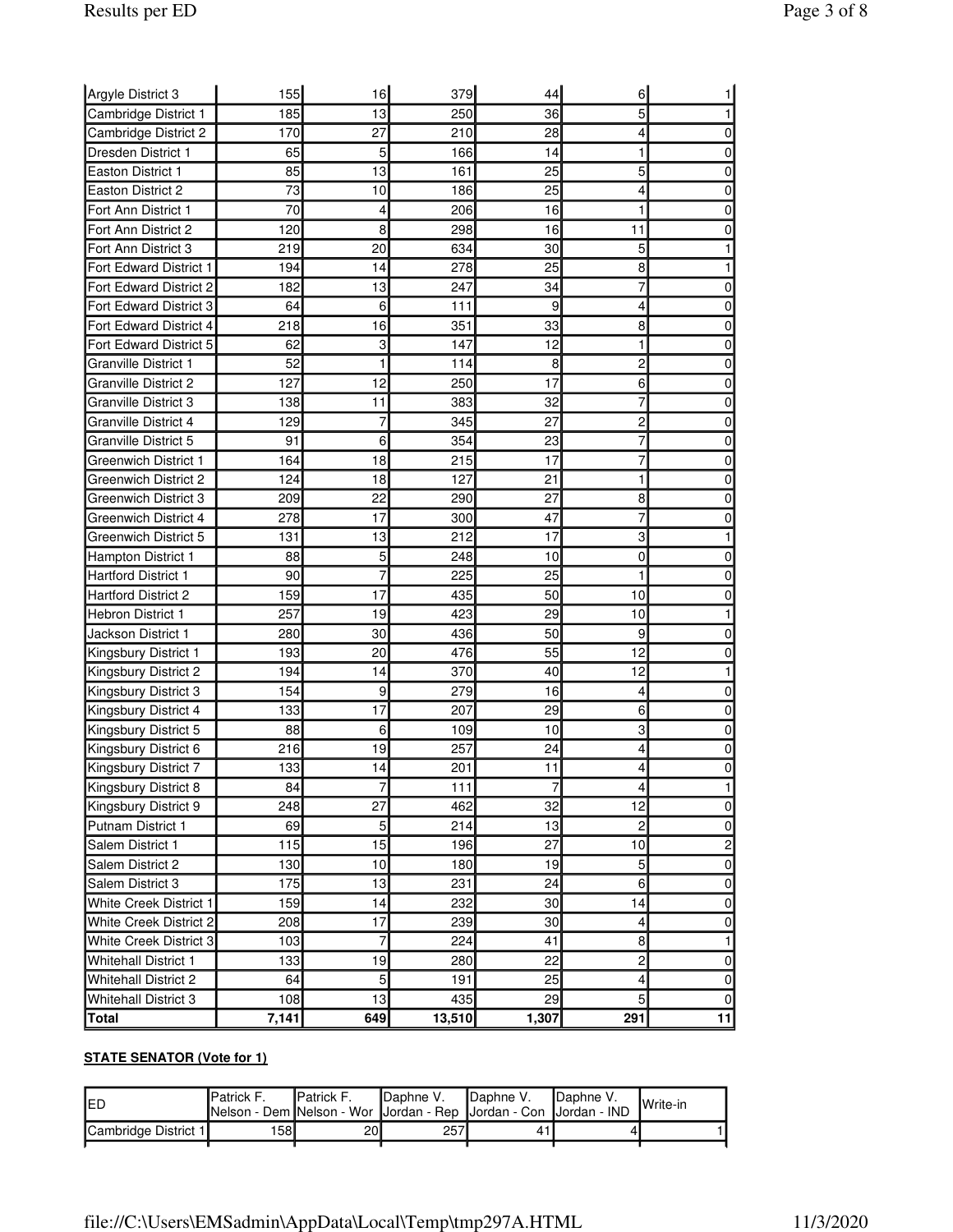| <b>Easton District 2</b> |       | ۱4،         | 184 |     |    |  |
|--------------------------|-------|-------------|-----|-----|----|--|
| <b>Total</b>             | 4631  | 76,         | 812 | 120 | 18 |  |
| Easton District 1        | 84    | າດ<br>. د ، | 161 | 24  |    |  |
| Cambridge District 2     | 160 I | 30l         | 210 | 28  |    |  |

# **STATE SENATOR (Vote for 1)**

| ED                          | Kimberly A.<br>Davis - Dem | Kimberly A.<br>Davis - Wor | Daniel G.<br>Stec - Rep | Daniel G.<br>Stec - Con | Daniel G.<br>Stec - IND | Write-in       |
|-----------------------------|----------------------------|----------------------------|-------------------------|-------------------------|-------------------------|----------------|
| Argyle District 1           | 117                        | 13                         | 333                     | 44                      | 13                      | $\overline{0}$ |
| Argyle District 2           | 100                        | 10                         | 302                     | 46                      | 10                      | $\overline{0}$ |
| Argyle District 3           | 138                        | 17                         | 376                     | 45                      | 8                       | $\overline{0}$ |
| Dresden District 1          | 52                         | 3                          | 174                     | 15                      | 0                       | 1              |
| Fort Ann District 1         | 59                         | 7                          | 204                     | 15                      | 8                       | 0              |
| Fort Ann District 2         | 79                         | 11                         | 322                     | 22                      | 11                      | 0              |
| Fort Ann District 3         | 148                        | 19                         | 686                     | 37                      | 9                       | $\overline{0}$ |
| Fort Edward District 1      | 159                        | 15                         | 295                     | 26                      | 10                      | $\overline{0}$ |
| Fort Edward District 2      | 153                        | 18                         | 253                     | 41                      | 7                       | $\overline{0}$ |
| Fort Edward District 3      | 55                         | 9                          | 114                     | 9                       | 2                       | $\overline{0}$ |
| Fort Edward District 4      | 183                        | 19                         | 367                     | 32                      | 10                      | $\overline{0}$ |
| Fort Edward District 5      | 59                         | 5                          | 147                     | 12                      | 1                       | $\overline{0}$ |
| <b>Granville District 1</b> | 53                         | 3                          | 111                     | 6                       | 2                       | $\overline{0}$ |
| Granville District 2        | 112                        | 10                         | 254                     | 18                      | 6                       | $\overline{0}$ |
| Granville District 3        | 114                        | 11                         | 395                     | 34                      | 11                      | $\overline{0}$ |
| Granville District 4        | 113                        | 7                          | 352                     | 26                      | 3                       | $\overline{0}$ |
| Granville District 5        | 82                         | 6                          | 357                     | 24                      | 4                       | $\overline{0}$ |
| <b>Greenwich District 1</b> | 151                        | 19                         | 216                     | 19                      | 8                       | $\overline{0}$ |
| <b>Greenwich District 2</b> | 116                        | 19                         | 130                     | 19                      | 1                       | $\overline{0}$ |
| <b>Greenwich District 3</b> | 194                        | 21                         | 291                     | 29                      | 8                       | 0              |
| <b>Greenwich District 4</b> | 250                        | 15                         | 309                     | 46                      | 10                      | 0              |
| <b>Greenwich District 5</b> | 120                        | 13                         | 208                     | 19                      | 4                       | 0              |
| Hampton District 1          | 81                         | 8                          | 239                     | 16                      | 1                       | $\overline{0}$ |
| Hartford District 1         | 78                         | 8                          | 226                     | 25                      | 3                       | $\overline{0}$ |
| <b>Hartford District 2</b>  | 121                        | 11                         | 454                     | 56                      | 15                      | $\overline{0}$ |
| Hebron District 1           | 226                        | 25                         | 429                     | 33                      | 9                       | 1              |
| Jackson District 1          | 259                        | 26                         | 432                     | 52                      | 15                      | $\overline{0}$ |
| Kingsbury District 1        | 160                        | 18                         | 497                     | 61                      | 14                      | $\overline{0}$ |
| Kingsbury District 2        | 147                        | 13                         | 399                     | 46                      | 14                      | $\overline{0}$ |
| Kingsbury District 3        | 114                        | 5                          | 305                     | 23                      | 10                      | $\overline{0}$ |
| Kingsbury District 4        | 116                        | 14                         | 220                     | 28                      | 6                       | $\overline{0}$ |
| Kingsbury District 5        | 68                         | 7                          | 123                     | 11                      | 2                       | $\overline{0}$ |
| Kingsbury District 6        | 178                        | 20                         | 275                     | 33                      | 6                       | $\overline{0}$ |
| Kingsbury District 7        | 114                        | 11                         | 209                     | 18                      | 4                       | $\overline{0}$ |
| Kingsbury District 8        | $\overline{76}$            | $\overline{9}$             | 115                     | 10                      | $\overline{2}$          | $\overline{0}$ |
| Kingsbury District 9        | 205                        | 28                         | 477                     | 39                      | 17                      | $\overline{0}$ |
| Putnam District 1           | 55                         | 5                          | 224                     | 10                      | 5                       | $\overline{0}$ |
| Salem District 1            | 109                        | 14                         | 196                     | 26                      | 11                      | $\mathbf{2}$   |
| Salem District 2            | 128                        | 11                         | 182                     | 18                      | $\overline{\mathbf{4}}$ | $\overline{0}$ |
| Salem District 3            | 155                        | 15                         | 238                     | 25                      | 6                       | $\overline{0}$ |
| White Creek District 1      | 161                        | 13                         | 215                     | 36                      | 11                      | $\overline{0}$ |
| White Creek District 2      | 204                        | 16                         | 230                     | 32                      | 5                       | $\overline{0}$ |
| White Creek District 3      | 96                         | 10                         | 223                     | 41                      | $\bf{8}$                | 1              |
| <b>Whitehall District 1</b> | 106                        | 16                         | 299                     | 25                      | $\,6$                   | $\overline{0}$ |
| <b>Whitehall District 2</b> | 52                         | $\overline{\mathbf{4}}$    | 198                     | 23                      | $\bf{8}$                | $\overline{0}$ |
| <b>Whitehall District 3</b> | 84                         | $6 \overline{}$            | 453                     | 36                      | $\overline{5}$          | 0              |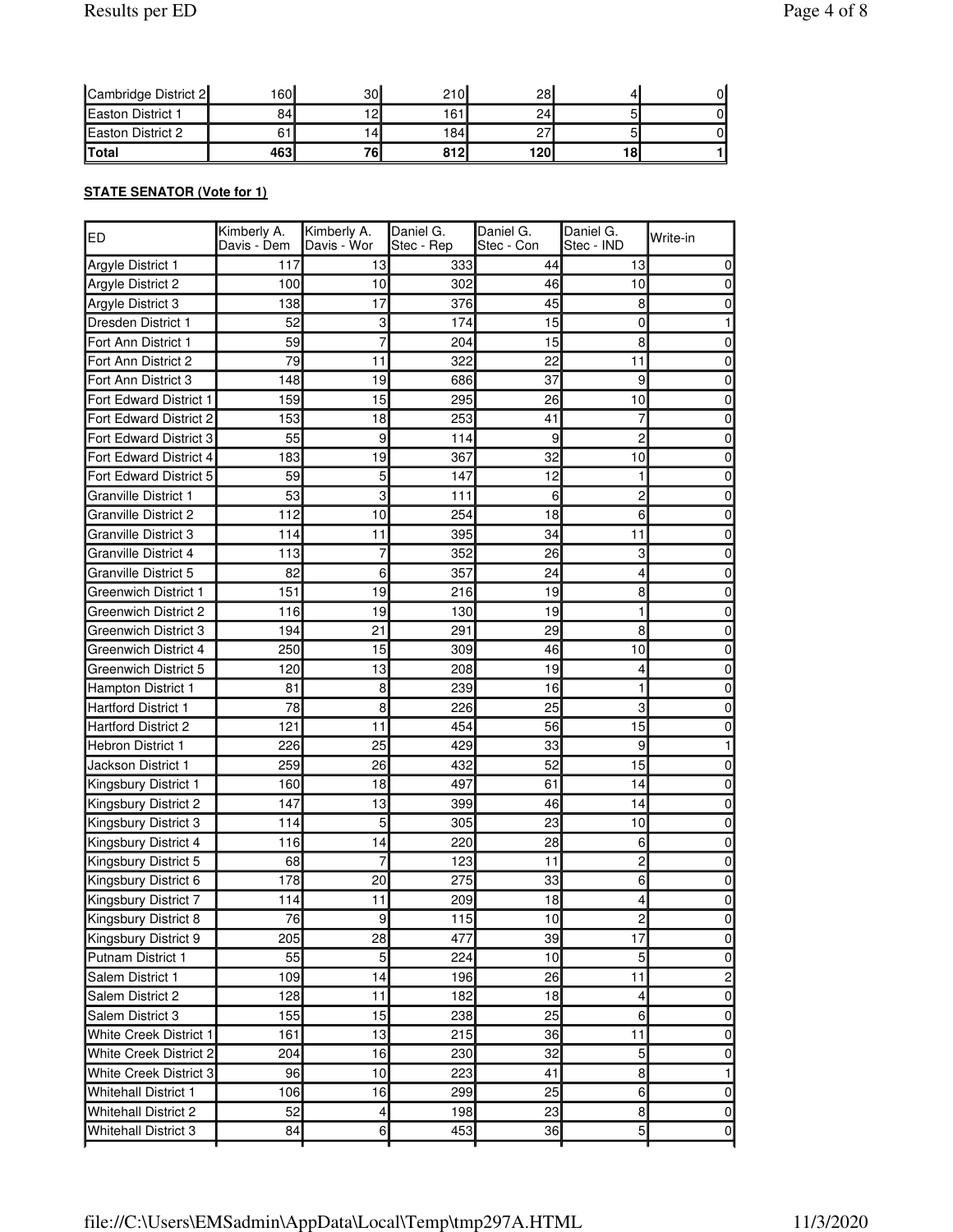|  | <b>Total</b> | $-700$ | 583 | 13.054l | '307'، | 333 |  |
|--|--------------|--------|-----|---------|--------|-----|--|
|--|--------------|--------|-----|---------|--------|-----|--|

## **MEMBER OF ASSEMBLY (Vote for 1)**

| IED                             | Brittany L.<br> Vogel - Dem | Brittany L.<br>Vogel - Wor | <b>I</b> Jacob C.<br>Ashby - Rep | IJacob C.<br>Ashby - Con | Jacob C.<br>Ashby - IND | <b>I</b> Charles A.<br>Senrick - LBT Write-in |  |
|---------------------------------|-----------------------------|----------------------------|----------------------------------|--------------------------|-------------------------|-----------------------------------------------|--|
| Cambridge District 1            | 172                         | 20I                        | <b>249</b>                       | 36I                      |                         |                                               |  |
| Cambridge District 2            | 161 <sub>h</sub>            | 27                         | 210                              | 29I                      |                         |                                               |  |
| White Creek District 1          | 158l                        | 14                         | 219                              | 34 <sub>l</sub>          | 10I                     |                                               |  |
| <b>IWhite Creek District 2I</b> | 200                         | 13.                        | 240l                             |                          |                         |                                               |  |
| White Creek District 3          | 97                          | 15l                        | 217                              | 37                       |                         |                                               |  |
| Total                           | 788I                        | 89                         | 1.1351                           | 167                      | 33 <sup>1</sup>         | 16                                            |  |

## **MEMBER OF ASSEMBLY (Vote for 1)**

| ED                            | Carrie<br>Woerner -<br>Dem | Carrie<br>Woerner -<br><b>IND</b> | Carrie<br>Woerner -<br><b>SAM</b> | David M.<br>Catalfamo -<br>Rep | David M.<br>Catalfamo -<br>Con | Write-in                  |
|-------------------------------|----------------------------|-----------------------------------|-----------------------------------|--------------------------------|--------------------------------|---------------------------|
| Argyle District 1             | 200                        | 21                                | 0                                 | 273                            | 34                             | $\mathbf 0$               |
| Argyle District 2             | 170                        | 16                                | 1                                 | 249                            | 36                             | 1                         |
| Argyle District 3             | 230                        | 23                                | 0                                 | 293                            | 40                             | $\pmb{0}$                 |
| <b>Easton District 1</b>      | 125                        | 11                                | $\overline{c}$                    | 131                            | 18                             | 1                         |
| <b>Easton District 2</b>      | 110                        | 13                                | 0                                 | 151                            | 22                             | $\pmb{0}$                 |
| <b>Fort Edward District 1</b> | 227                        | 15                                | 0                                 | 242                            | 23                             | 1                         |
| Fort Edward District 2        | 220                        | 12                                | 0                                 | 211                            | 35                             | $\pmb{0}$                 |
| Fort Edward District 3        | 75                         | $\overline{\mathbf{4}}$           | 1                                 | 104                            | 8                              | $\mathbf 0$               |
| Fort Edward District 4        | 285                        | 22                                | 1                                 | 284                            | 29                             | $\mathbf 0$               |
| Fort Edward District 5        | 85                         | 1                                 | 0                                 | 126                            | 13                             | $\mathbf 0$               |
| Greenwich District 1          | 209                        | 13                                | 0                                 | 178                            | 17                             | $\pmb{0}$                 |
| Greenwich District 2          | 152                        | 6                                 | 0                                 | 112                            | 18                             | $\pmb{0}$                 |
| Greenwich District 3          | 283                        | 21                                | 0                                 | 231                            | 22                             | $\pmb{0}$                 |
| Greenwich District 4          | 340                        | 22                                | 3                                 | 238                            | 39                             | $\pmb{0}$                 |
| Greenwich District 5          | 171                        | 10                                | $\overline{3}$                    | 173                            | 15                             | $\mathbf 0$               |
| <b>Hartford District 1</b>    | 124                        | 12                                | 0                                 | 185                            | 22                             | $\pmb{0}$                 |
| <b>Hartford District 2</b>    | 239                        | 24                                | 2                                 | 343                            | 45                             | 1                         |
| Jackson District 1            | 351                        | 33                                | 0                                 | 377                            | 38                             | $\mathbf 0$               |
| Kingsbury District 1          | 249                        | 27                                | 0                                 | 417                            | 51                             | 0                         |
| Kingsbury District 2          | 243                        | 20                                | $\overline{c}$                    | 315                            | 40                             | $\mathbf 0$               |
| Kingsbury District 3          | 199                        | 9                                 | 0                                 | 233                            | 17                             | $\pmb{0}$                 |
| Kingsbury District 4          | 161                        | 11                                | 0                                 | 182                            | 26                             | $\pmb{0}$                 |
| Kingsbury District 5          | 94                         | 3                                 | $\mathbf 0$                       | 108                            | 8                              | $\pmb{0}$                 |
| Kingsbury District 6          | 261                        | 12                                | 0                                 | 221                            | 23                             | $\mathbf 0$               |
| Kingsbury District 7          | 170                        | 11                                | $\mathbf 0$                       | 167                            | 12                             | $\mathbf 0$               |
| Kingsbury District 8          | 103                        | 3                                 | 1                                 | 95                             | 7                              | 1                         |
| Kingsbury District 9          | 292                        | 25                                | 0                                 | 410                            | 35                             | $\pmb{0}$                 |
| Salem District 1              | 156                        | 19                                | 0                                 | 158                            | 20                             | $\ensuremath{\mathsf{3}}$ |
| Salem District 2              | 173                        | 11                                | 0                                 | 141                            | 18                             | $\mathbf 0$               |
| Salem District 3              | 218                        | 14                                | 2                                 | 188                            | 21                             | $\pmb{0}$                 |
| Total                         | 5,915                      | 444                               | 18                                | 6,536                          | 752                            | 8                         |

## **MEMBER OF ASSEMBLY (Vote for 1)**

| IED                | <b>I</b> Claudia K.<br><b>I</b> Bravmer -<br>Dem | <sup>I</sup> Claudia K.<br><b>I</b> Bravmer -<br>lWor | <b>I</b> Matthew J.<br>Simpson -<br>lRep | <b>I</b> Matthew J.<br>ISimpson -<br>lCon | <b>I</b> Matthew J.<br><b>I</b> Simpson -<br>IIND | lEvelvn M.<br><b>I</b> Wood - SAM | <b>Write-in</b> |
|--------------------|--------------------------------------------------|-------------------------------------------------------|------------------------------------------|-------------------------------------------|---------------------------------------------------|-----------------------------------|-----------------|
| Dresden District 1 | 58                                               |                                                       | 162I                                     | $\sqrt{5}$                                |                                                   |                                   | ΟI              |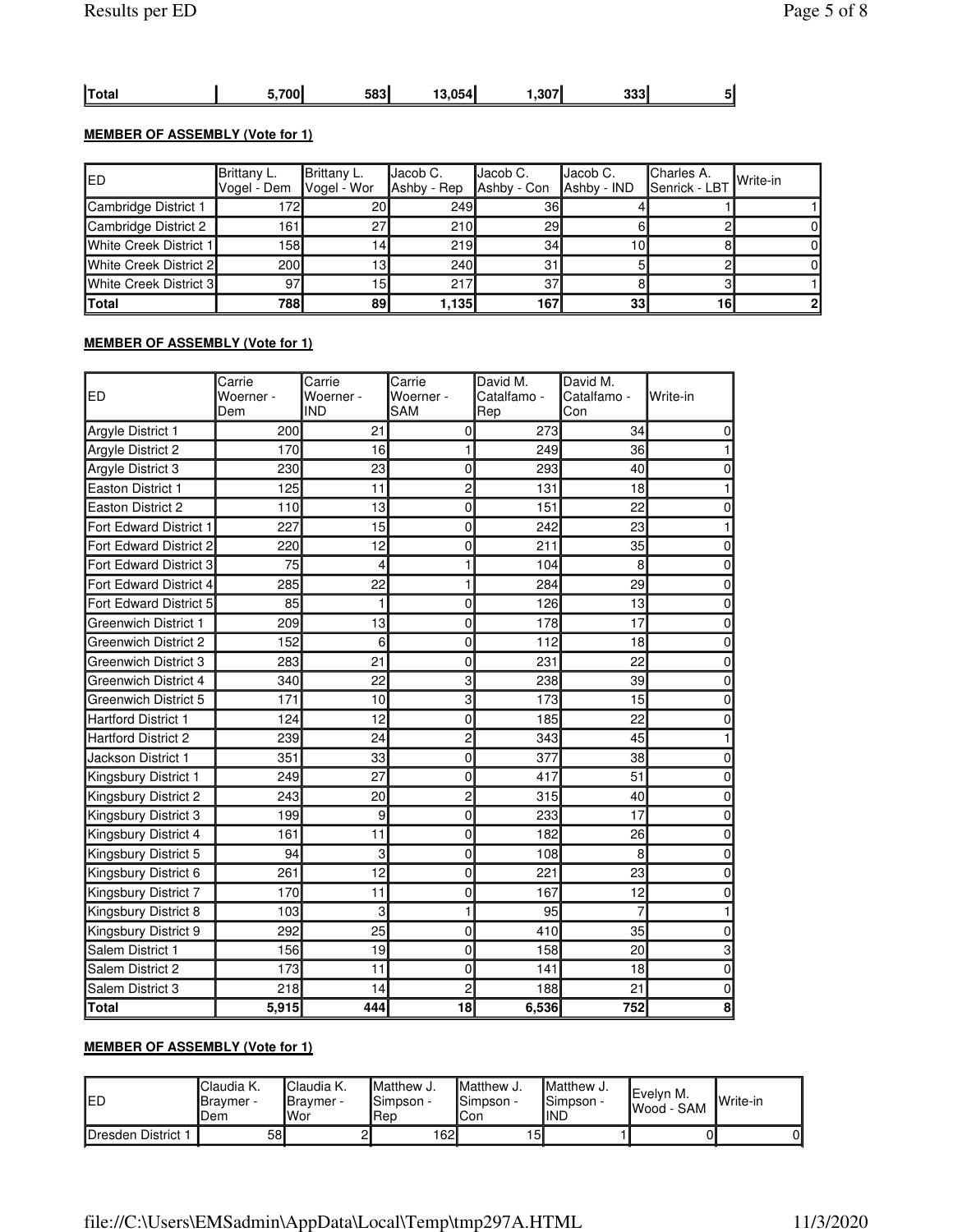| Fort Ann District 1         | 69I   |     | 186        | 16              |    |    |  |
|-----------------------------|-------|-----|------------|-----------------|----|----|--|
| Fort Ann District 2         | 102   | 12  | 291        | 20              | 10 |    |  |
| Fort Ann District 3         | 197   | 19  | 622        | 37              | 61 |    |  |
| <b>Granville District 1</b> | 54    |     | 110        |                 | c  |    |  |
| <b>Granville District 2</b> | 132   |     | 230        | 17              |    | 2  |  |
| <b>Granville District 3</b> | 132   | 16  | 372        | 30 <sup>1</sup> | 9  | c  |  |
| <b>Granville District 4</b> | 123l  |     | 339l       | 24              |    | 2  |  |
| <b>Granville District 5</b> | 92    | 6   | 342        | 23              | റ  | ◠  |  |
| Hampton District 1          | 87    | 9   | 230        | 10 <sup>1</sup> | 3  | ◠  |  |
| Hebron District 1           | 244   | 23  | 410l       | 32              | 8  | 5  |  |
| Putnam District 1           | 66I   | 3   | <b>209</b> | 9               | 3  |    |  |
| <b>Whitehall District 1</b> | 121   | 21  | 272        | 21              |    |    |  |
| Whitehall District 2        | 61    |     | 186        | 21              | 5  |    |  |
| Whitehall District 3        | 104l  | 9   | 431        | 29              | 5  | 3  |  |
| <b>Total</b>                | 1.642 | 155 | 4,392      | 311             | 69 | 39 |  |

## **TOWN JUSTICE (Vote for 1)**

| <b>IED</b>           | Anthony M.<br>White - Rep | Write-in                |
|----------------------|---------------------------|-------------------------|
| Kingsbury District 1 | 587                       |                         |
| Kingsbury District 2 | 471                       | 3                       |
| Kingsbury District 3 | 365                       |                         |
| Kingsbury District 4 | 286                       | 3                       |
| Kingsbury District 5 | 157                       | 0                       |
| Kingsbury District 6 | 373                       | 2                       |
| Kingsbury District 7 | 274                       |                         |
| Kingsbury District 8 | 144                       | $\overline{\mathbf{c}}$ |
| Kingsbury District 9 | 598                       | $\overline{3}$          |
| Total                | 3,255                     | 16                      |

## **TOWN JUSTICE (Vote for 1)**

| <b>IED</b>                  | Leo F. Flynn - Leo F. Flynn - Write-in<br>Rep | <b>GCS</b> |  |
|-----------------------------|-----------------------------------------------|------------|--|
| <b>Greenwich District 1</b> | 284                                           | 36         |  |
| Greenwich District 2        | 181                                           | 34         |  |
| Greenwich District 3        | 398                                           | 46         |  |
| Greenwich District 4        | 429                                           | 56         |  |
| Greenwich District 5        | 265                                           | 30         |  |
| Total                       | 1,557                                         | 202        |  |

#### **TOWN JUSTICE (Vote for 1)**

| <b>IED</b>          | Sharon N.<br>Schofield -<br>Rep | <b>I</b> Write-in |
|---------------------|---------------------------------|-------------------|
| Hartford District 1 | 268                             |                   |
| Hartford District 2 | 537                             |                   |
| Total               | 805                             |                   |

## **TOWN COUNCIL(1 Yr Unexpired) (Vote for 1)**

| IED                 | Michael D.<br>Sexton - Rep | <b>I</b> Write-in |
|---------------------|----------------------------|-------------------|
| Fort Ann District 1 | 226                        |                   |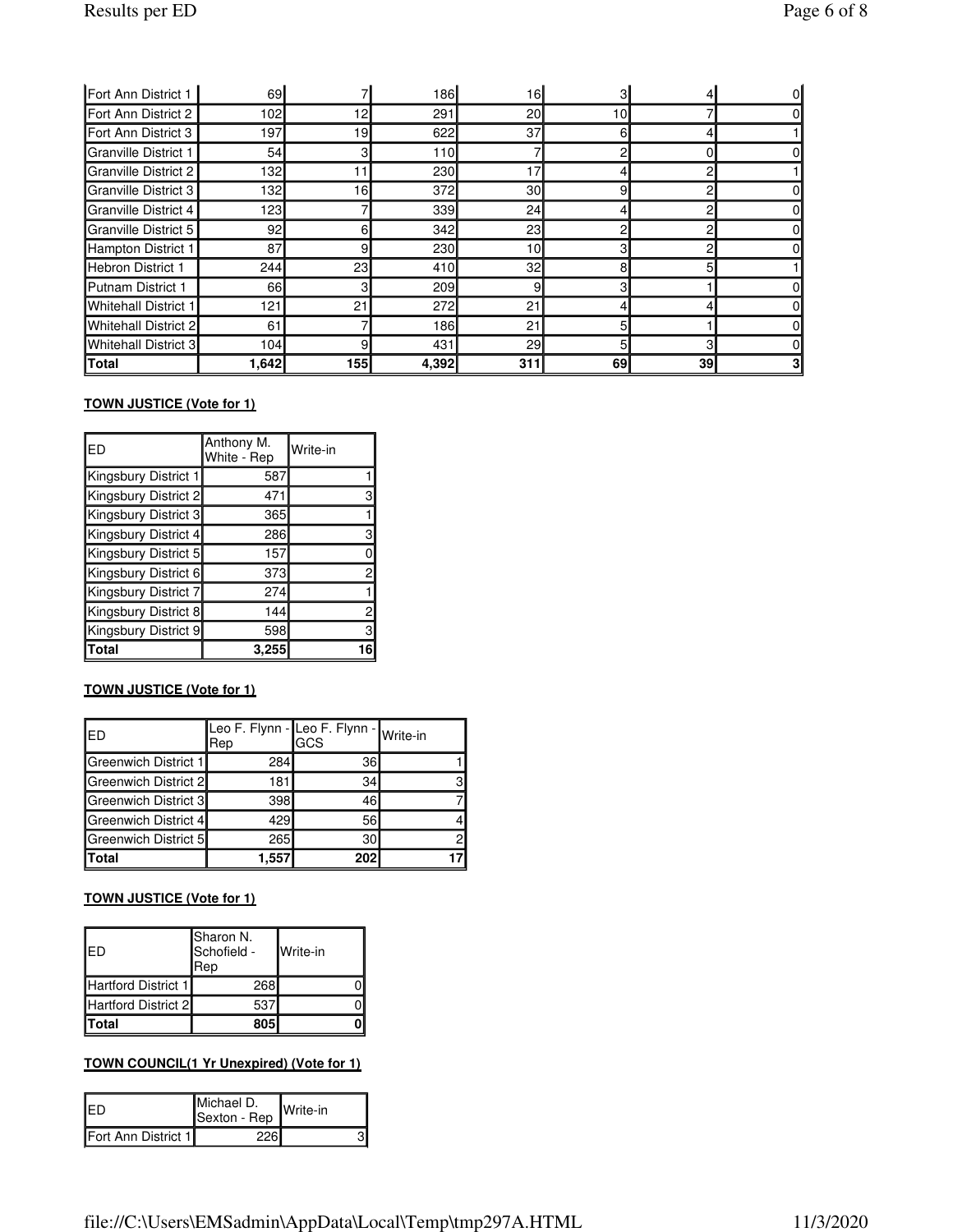#### **TOWN COUNCIL (1 Year Unexpired Term) (Vote for 1)**

| IED                    | Jennifer<br>Holden - Rep | <b>Write-in</b> |
|------------------------|--------------------------|-----------------|
| Fort Edward District 1 | 325                      |                 |
| Fort Edward District 2 | 305                      |                 |
| Fort Edward District 3 | 133                      | 3               |
| Fort Edward District 4 | 409                      | 33              |
| Fort Edward District 5 | 156                      |                 |
| <b>Total</b>           | 1,328                    |                 |

#### **TOWN COUNCIL (1 Year Unexpired Term) (Vote for 2)**

| IFD               | Larry Shiell -<br> Rep | <b>Carole</b><br>Schneider -<br>lRep | Write-in |
|-------------------|------------------------|--------------------------------------|----------|
| Putnam District 1 | 237                    | 183                                  |          |
| lTotal            | 237                    | 183                                  |          |

## **TOWN COUNCIL (3 Year Unexpired) (Vote for 1)**

| IFD                    | Write-in |
|------------------------|----------|
| Fort Edward District 1 |          |
| Fort Edward District 2 | ا3،      |
| Fort Edward District 3 |          |
| Fort Edward District 4 |          |
| Fort Edward District 5 |          |
| <b>Total</b>           |          |

#### **ASSESSOR (Vote for 1)**

| <b>IED</b>               | Lisa J. Boyce Write-in<br>- Rep |  |
|--------------------------|---------------------------------|--|
| <b>Easton District 1</b> | 204                             |  |
| Easton District 2        | 222                             |  |
| Total                    | 426                             |  |

## **SUPERINTENDENT OF HIGHWAYS (Vote for 1)**

| ED                | <b>Mark</b><br>St.Jacques -<br>Rep | Write-in |
|-------------------|------------------------------------|----------|
| Argyle District 1 | 434                                | 2        |
| Argyle District 2 | 416                                | 2        |
| Argyle District 3 | 469                                | ი        |
| <b>Total</b>      | 1,319                              |          |

#### **SUPERINTENDENT OF HIGHWAYS (Vote for 1)**

| IFD                  | Scott Taylor - Write-in<br><b>I</b> Rep |  |
|----------------------|-----------------------------------------|--|
| Granville District 1 | 129                                     |  |
|                      |                                         |  |